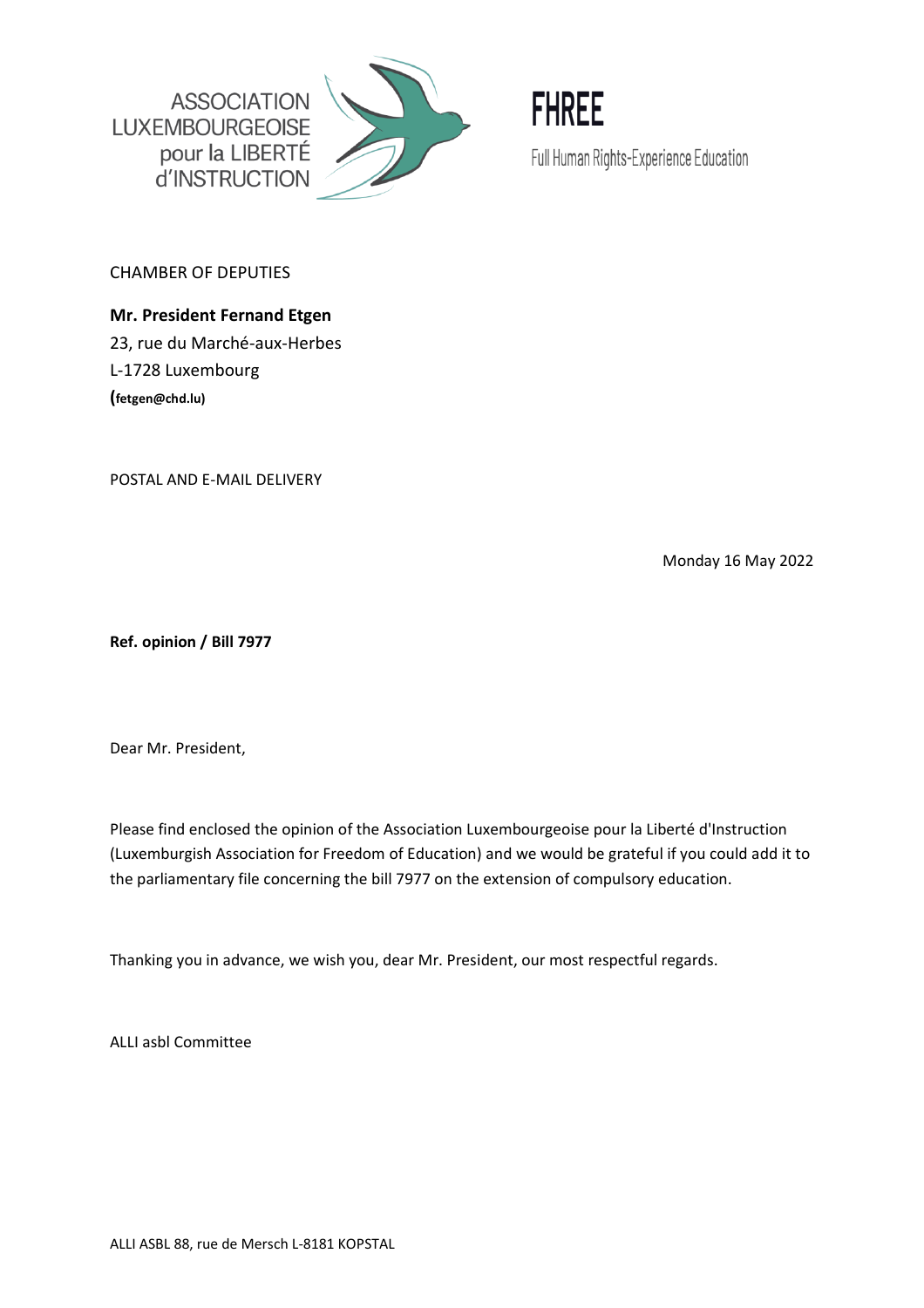



## **BILL 7977 OPINION OF THE LUXEMBOURGISH ASSOCIATION FOR FREEDOM OF EDUCATION (ALLI asbl)**

# **General comments**

### **Explanatory memorandum**

Our association, ALLI asbl, has been working voluntarily for the freedom of education since 2013. The freedom to educate oneself is indeed essential to be able to exercise the "right to education" as it was conceived in the Convention for the Protection of Human Rights and Fundamental Freedoms, signed in Rome on 4 November 1950, and the Additional Protocol, signed in Paris on 20 March 1952 and approved by the law of 29 August 1953 in the Grand Duchy of Luxembourg.

Whether we speak in this context of the right to instruction<sup>1</sup>, to education, or to teaching, or even of the right to information, this right has no other purpose than to enable the realisation of fundamental freedoms. Thus, this right must enable each individual, whatever his or her age, to discern in order to make informed, autonomous and responsible choices and thus to act in a society.

Consequently, in the context of respect for fundamental rights, it seems to us paradoxical and inconsistent to speak of compulsory education and the establishment of general standards applicable to all forms of education, when the complexity and diversity of contemporary society, from both a social and economic point of view, requires agility, adaptability, creativity and increasing individualisation.

In this sense, we appreciate in this bill the willingness to open up to the implementation of alternative paths, which we hope would truly allow for the diversification of the educational landscape, so that everyone can have access to a mode of instruction more adapted to their needs and thus develop their potential more fully, rather than being subjected to mediocracy, autocracy and the bureaucracy of imposed standards.

*<sup>1</sup> 4-minute video explaining the right to education<https://www.youtube.com/watch?v=Ot7AJMJl9SQ> produced by ALLI asbl.*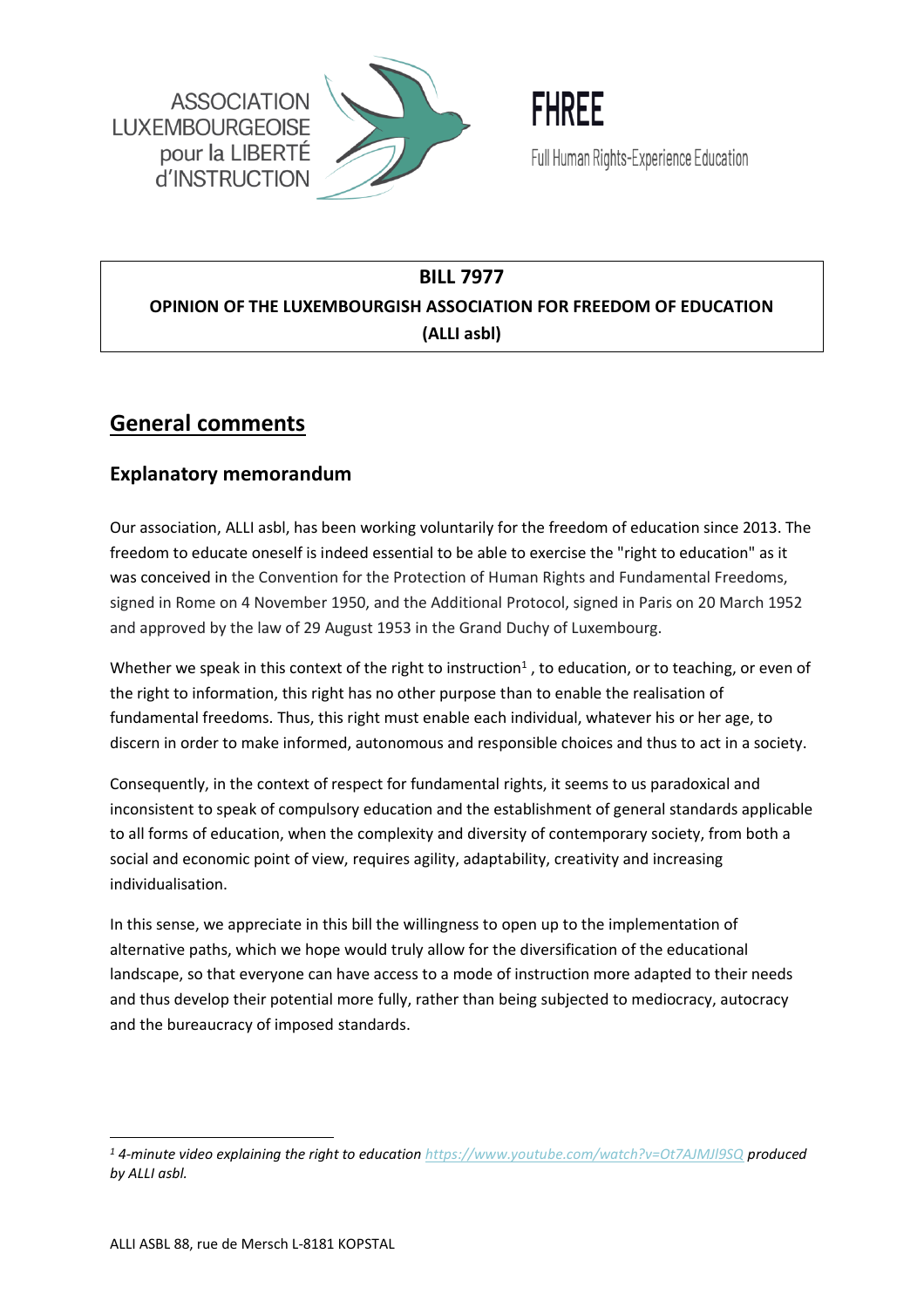



### **About compulsory education**

We can only support the efforts of the Ministry and all those working towards the greater realisation of the right to education. However, it is time to challenge false beliefs.

In Luxembourg, in the middle of the 19th century, three quarters of the population were illiterate in the countryside. In fact, contrary to what one might think, the situation has not changed much in developed countries, as the LEO study by the University of Hamburg, among others, shows. In 2018, 76% of school graduates in Germany have difficulties in reading and writing.



It is interesting to note that the LEO study associates low literacy with formal education, while the text of the bill indirectly emphasises the need to reconcile formal and non-formal approaches (p.7).

This OECD study for Canada also confirms the results of other studies in Europe<sup>2</sup> : in particular the fact that 30 to 40% of university graduates have difficulties in reading and writing.

*<sup>2</sup> "Studies in England in 2011 found that 14.9% (more than 5 million) of the English are found to be functionally illiterate. The same studies in Germany showed that full illiterates (total deficit in reading and writing) constitute 4.5% of the German population in the 18-64 age group. Functional illiteracy concerns 10% of people in this age group. The population of fully and functionally illiterate people comprises in general 7.5 million citizens. In addition, more than 25% of the adult population (13.3 million) have serious difficulties with writing and reading. Overall, almost 40% of the adult population of Germany qualifies for the group of*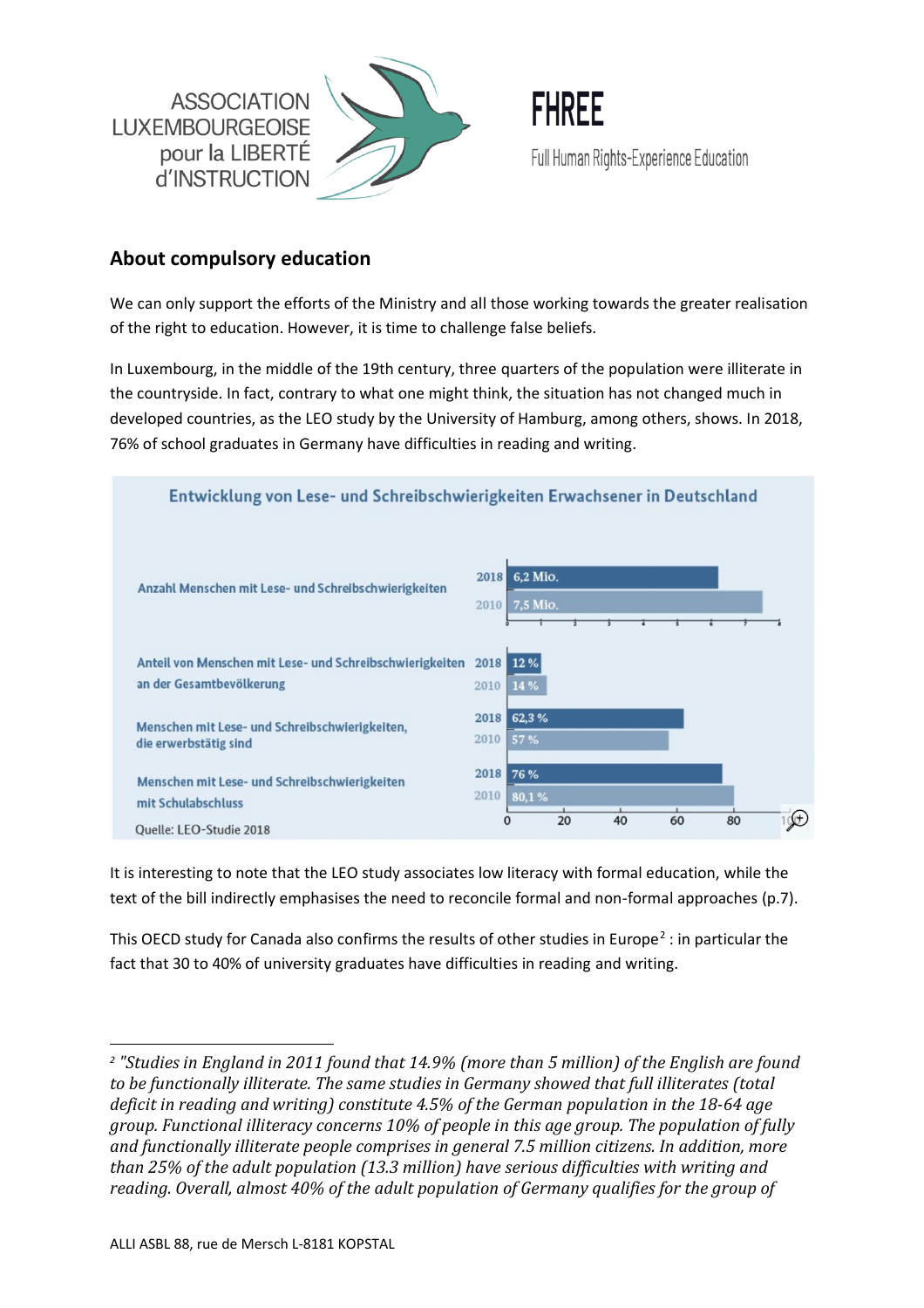



## Proportion of adults aged 25 to 65 at level 2 or below in skill proficiency levels, by educational attainment category



**Note:**  $PSE = Postsecondary education$ 

Source: OECD, Programme for the International Assessment of Adult Competencies (PIAAC), 2012.

And the latest UNESCO report of 10 November 2021 on the Future of Education even states:

*« Nearly half of all students worldwide graduate from secondary school without having acquired a minimum level of mastery of basic skills. This is an unacceptable situation, which demonstrates the failure of schools to deliver for students and for society. »*

It is therefore wrong to claim that compulsory education is a cornerstone of democracy.

"A true democracy is a FREE and ACCOUNTABLE society, and one aspect cannot exist or make sense without the other. (Government of Ontario - 1965)

*functional illiterates and people with insufficient reading and writing skills. Source; [https://epale.ec.europa.eu/en/node/40675](https://epale.ec.europa.eu/en/node/40675?fbclid=IwAR1IQbOOtSXSioWBqMDsSglKp0hyCUJXjtb2mqty7NNBKjinixT4HgprE_Y)*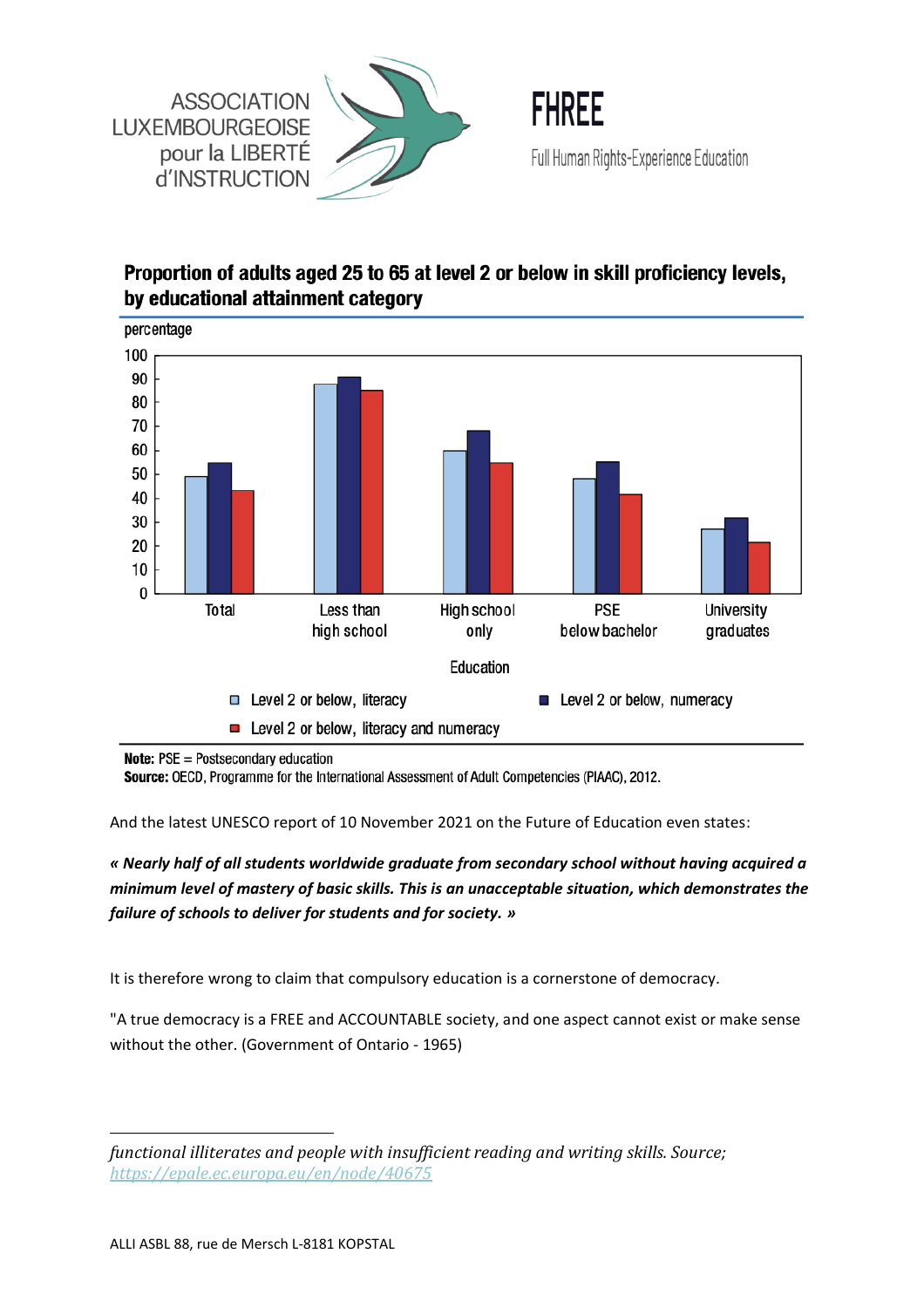



« To be RESPONSIBLE is to accept to do things because they are not ordered to us. We do things because we think it is right to do them. » (Emmanuel Lévinas, Philosopher)

Only responsible teaching could be a cornerstone of democracy. We teach (show) what we are. Education must therefore be exemplary.

Let us rejoice, a new era has begun, for it is by coming out of denial that we can move towards quality education with more equity.

## **Dropouts, dropping out, dropped-outs?**

In the text of the draft law, "school exclusion" is equated with "social exclusion". In fact, not conforming to a school standard makes social integration practically impossible or at least very difficult. There is also talk of drop-outs. Thus the individual is somehow considered *guilty of* not having conformed to school norms. Did they exclude themself in an autonomous and responsible way or were they excluded because we do not really tolerate the right to be different? Or have they not received a good *education* in the sense that within their family and institutional environment they have not been accompanied in life with mutual respect and shown a good example? Are we not rather talking about dropped-outs here?

If efforts to reduce school dropouts have not succeeded as hoped, it is undoubtedly because deeper causes have not been sufficiently questioned. In this case, the issue of educational and, above all, institutional violence is completely hidden from the text of this bill. The right to education aims to promote peace and tolerance. It should bring us closer to the heart of our humanity, stimulating the heart as well as preserving a healthy mind. According to a leading Canadian mental health association<sup>3</sup>, the core values of mental health are social justice and self-determination. The right to education is a right to autonomy. Providing an administrative and coercive response to a human problem will not solve anything.

The right to education is an option. If there is an obligation in return, it is mainly to ensure that learning and the ability to make informed choices and thus become an autonomous and responsible individual are not hindered. Therefore, everyone, regardless of age, should be able to benefit from quality education in an equitable manner. However, imposing general school standards with the same prerogatives on every child is not equitable and therefore can only perpetuate inequalities. In a collectivist approach to education, governance can only be arbitrary (i.e. not truth-seeking) and therefore discriminatory, whereas positive discrimination would be desirable.

*<sup>3</sup> <https://ottawa.cmha.ca/about-cmha/vision-mission-and-core-values/>*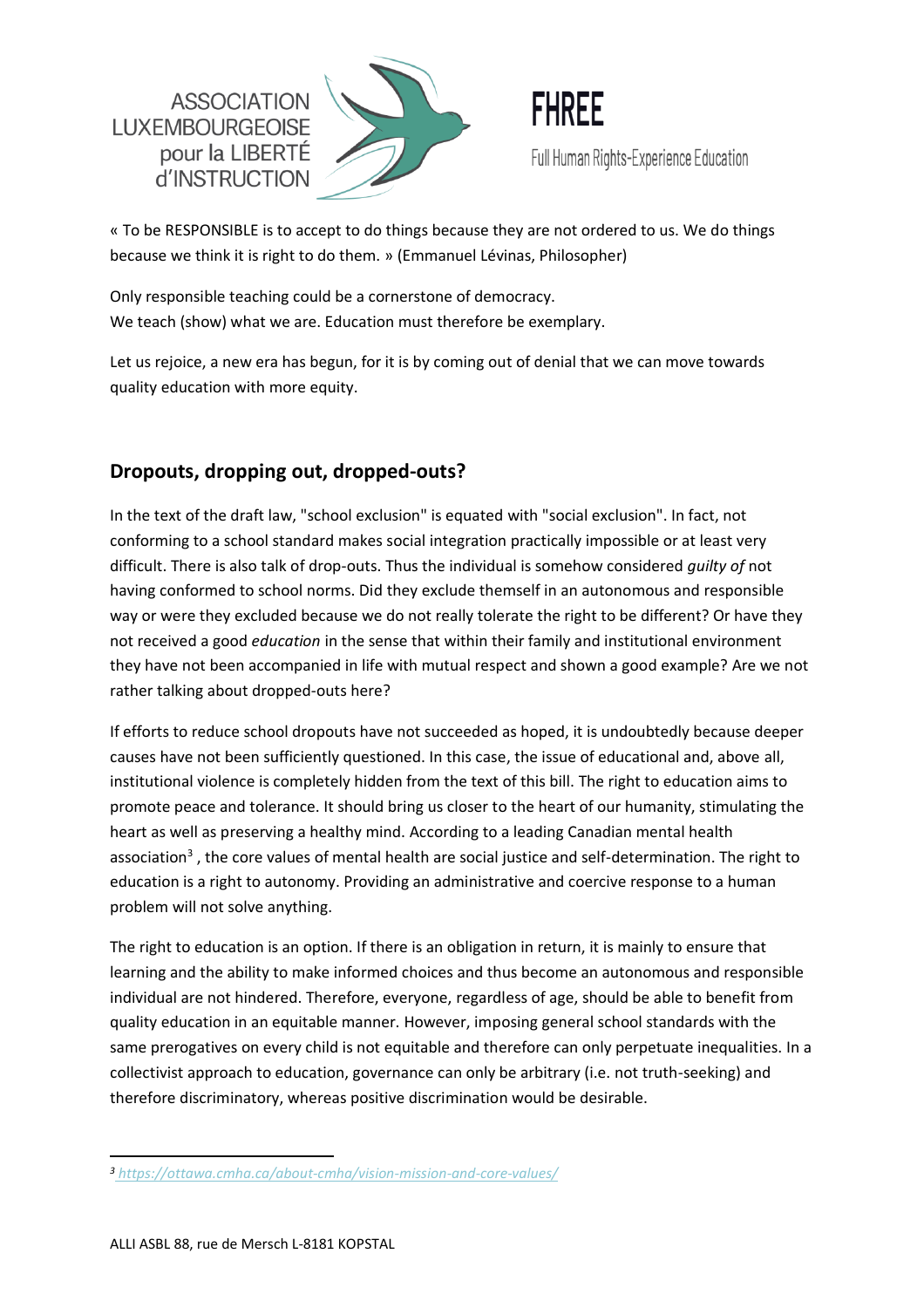



We all appreciate the facts that support our beliefs, but we must experiment with new ways and take risks. Fear always feeds regression. If we focus on positive values, we can give hope. But the state prevents the creation of a collective desire when the individual is not an actor. State barriers that prevent the innovation and pluralism necessary for the realisation of the right to education must be dismantled and thus open the way for new models where actors define their own norms. Fundamental rights then provide a solid ethical basis for this. This implies, however, that governments and their representatives must be made fully accountable for the respect of human rights in education and thus end institutional violence. All unnecessary and avoidable violence must be sanctioned. In the sense of fundamental rights this requires a balance of power between all actors.

### **Teaching is showing**

It must be noted that there are still very strong imbalances of power, particularly between the representatives of the state authority, the legal guardians of young people and the so called *minors*. This is despite the numerous international texts and the many recommendations of their defenders on good practices that would allow for the effective participation of all actors as subjects of rights and therefore for the respect of the fundamental values that this bill claims.

The feedback from the real world is clear:

In a recent court case, a 14 year old's wish to learn outside of school in a way that meets minimum educational standards was completely ignored. The youngster was placed in a home as a delinquent. But what crime did he commit? It is very unfortunate that this judge did not really give a chance to the proposals of the mediators and the Ombudsman, because they could have been the solution that suited everyone. Maybe it wouldn't have been, but at least it would have allowed us to go down other paths, off the beaten track. They would have allowed for learning, even making mistakes and growing from it. The young person had already shown cooperation in seeking a solution.

What prevented this judge from leaving this path open: fear, ignorance, power, a bad day, too much work? Was it really necessary and fair? What is the way out for this young person when an appeal to the ECHR takes years and has little effect?<sup>4</sup>

*<sup>4</sup> As a concrete example, this eloquent letter outlines the reasons for a young person refusing to participate in a chemistry cours[e https://drive.google.com/file/d/1\\_-8BYQa65bCSym8OJPCP-HZCC1ayWUV9/view](https://drive.google.com/file/d/1_-8BYQa65bCSym8OJPCP-HZCC1ayWUV9/view)*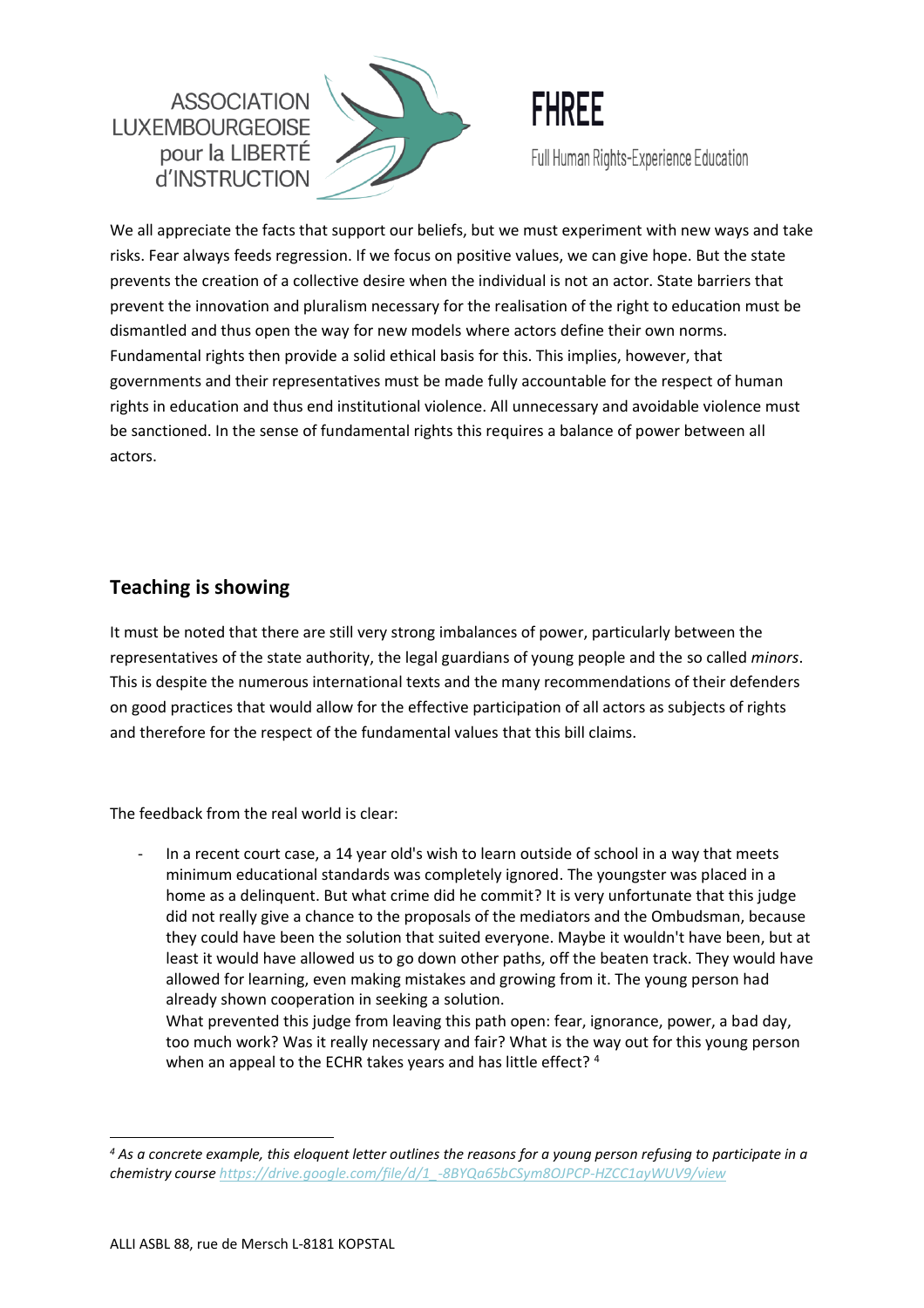



- Recently, the police raided the home of a family that had been anonymously declared suspicious because their 15 year old was not attending school further to a school phobia. Why are parents who genuinely care about their children's well-being and respect their children's choices being stigmatised in this way? And if the police came to your house at 8am, because of legitimate educational choices, how would you feel? What prevents us from trusting? Fear? Ignorance?
- For years we have been receiving numerous testimonies from families denouncing institutional violence and the non-respect of international treaties, often resulting in their child's ill-being. These families, when they try to remedy these problems, are victims of numerous misunderstandings, and sometimes even of abuse of authority, intimidation and lies on the part of certain officials. Yet how many ombudsmen and mediators do we have in Luxembourg to support them and sort things out? Is this not disproportionate? And what about the possibilities of appeal? It is a real obstacle course that not everyone is capable of completing.
- Recently it was reported that the administrative authorities refused to certify the competences of a young person who had successfully educated himself independently at home (following the Covid period). He wanted to enrol in a university abroad. The family knocked on many doors, but to date without success. The family followed the instructions of the Ministry's representatives, which were perfectly in line with the law. At this stage they are waiting for the answer of the Minister of Education Claude Meisch. The text of the bill states that in a complicated economic and social context, the situation of people with few or no qualifications is getting worse by the day. The skills required on the labour market are more and more demanding and even qualified people do not always meet the needs. During an interview at the Ministry in 2016<sup>5</sup>, there was talk of creating gateways to value skills acquired outside the school system. What happened to that good intentions? Is it fear or ignorance that handicaps bureaucrats? Why penalise young people who have learnt differently and enthusiastically in their own way, outside the traditional channels? Does this make sense?
- The projects of alternative learning spaces that strive to implement participatory governance systems, such as LuDUS asbl [\(www.ludus.lu\)](http://www.ludus.lu/), also often arouse enthusiasm or curiosity. Indeed, they could be of real interest to the collective, if they could be exercised under good conditions, in an equitable manner. But here again we ask ourselves what prevents us from fully supporting this form of divergence and stepping out of our comfort zone? Is it still fear and ignorance?

The right to education is precisely a bulwark against fear and ignorance, and we should not hinder it in any way!

*<sup>5</sup> [https://alliasbl.lu/wp-content/uploads/2018/04/ALLI\\_doc\\_290616\\_LU-FR-EN.pdf](https://alliasbl.lu/wp-content/uploads/2018/04/ALLI_doc_290616_LU-FR-EN.pdf)*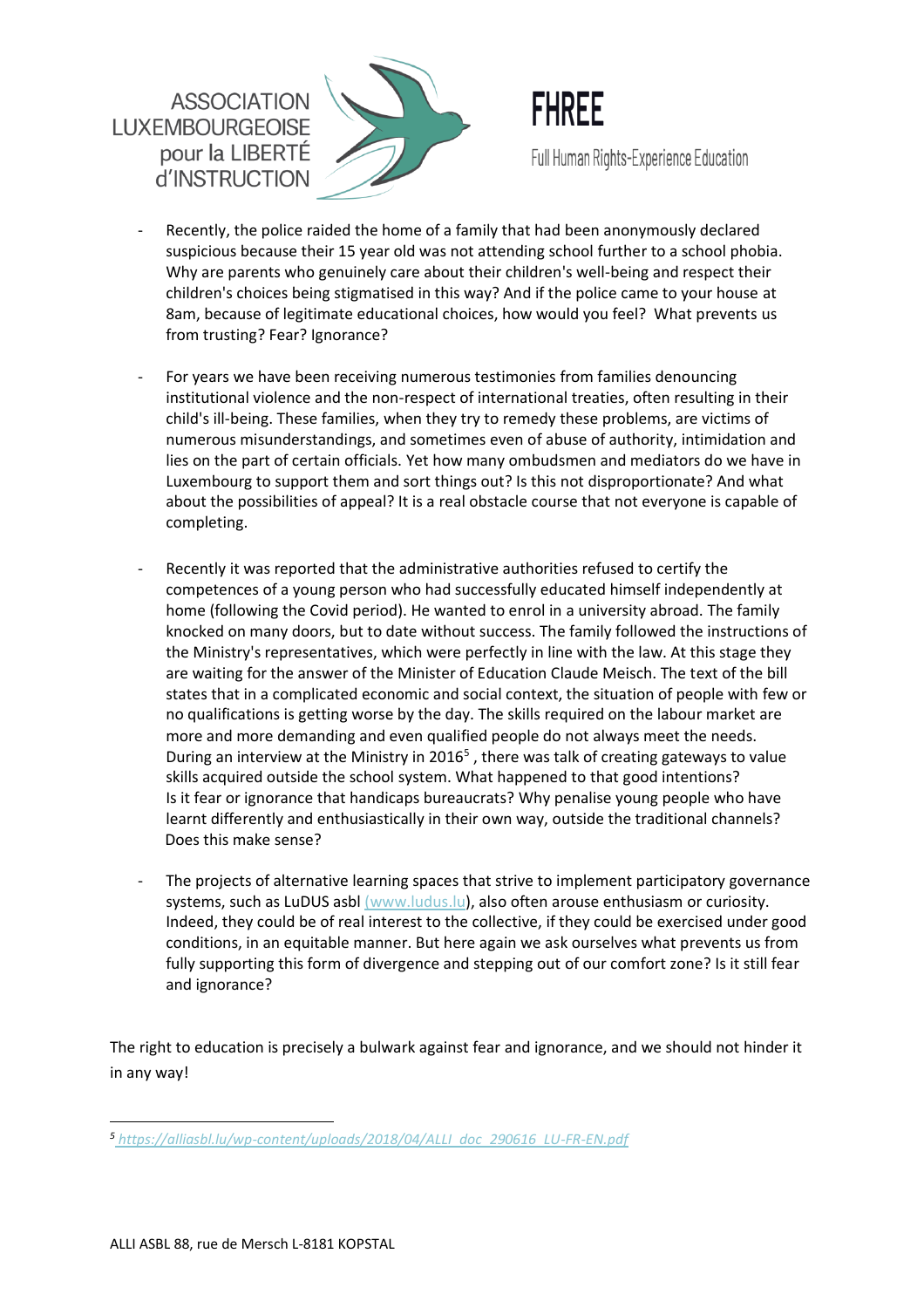**ASSOCIATION LUXEMBOURGEOISE** pour la LIBERTE d'INSTRUCTION





Education in respect for fundamental rights and freedoms can only be achieved by setting an example. The role of the state would then be subsidiary in guaranteeing this, but as long as superior laws are not considered as truly fundamental, there will never be social justice and the history of violence will continue. Yet it is possible to break out of this vicious circle.

We are living in an unprecedented time of freedom of speech, particularly concerning certain taboo forms of violence that should never have been spoken of and which form the basis of much violence. Some truths are difficult to hear, because they awaken many repressed wounds, and reactions can be violent, confusing and even unjust. This is a turning point and it is not the time to remain silent, whatever the victims may think. It will require great resilience and courage if we are to take the bull by the horns.

## **Breaking the deadlock...**

As the text of the bill emphasises, a democratic society needs informed citizens who are able to participate in complex debates. Developing critical thinking and the ability to judge is absolutely essential and is the purpose of the right to education. But in a coercive and vertical education system based on adult domination, imposing standards and judging, integrating on the basis of academic expectations, what room is left for truth and justice?

In the reality of the school institution, what room is left for real debate? In our so-called democratic society, how much room is left for real dialogue to enable discernment?

The realisation of the right to education in the historical sense of the European Convention on Human Rights is based on the development of critical thinking, yet the text of the law places schooling and state authority before the development of critical thinking and thus before respect for the right to autonomy of the subject in Article 10. In fact, this is contrary to democratic values and fundamental freedoms and we are all already indirectly suffering the deleterious effects.

As the text of the bill also points out, there is a need to develop alternative routes. This aspect should be developed and demanded much more boldly as it is becoming increasingly necessary. We had already shared the beginnings of reflections and experiences during a colloquium organised in 2017<sup>6</sup> and have commented extensively on these aspects recently in a letter of response to UNESCO on the subject of the Futures of Education and taking up many examples and resources from divergent practices across the world.<sup>7</sup>

*<sup>6</sup> [www.freetolearnluxembourg.eu](http://www.freetolearnluxembourg.eu/)*

*<sup>7</sup> <http://www.fhree.org/2021/11/08/unesco-response-call-to-unite/>*